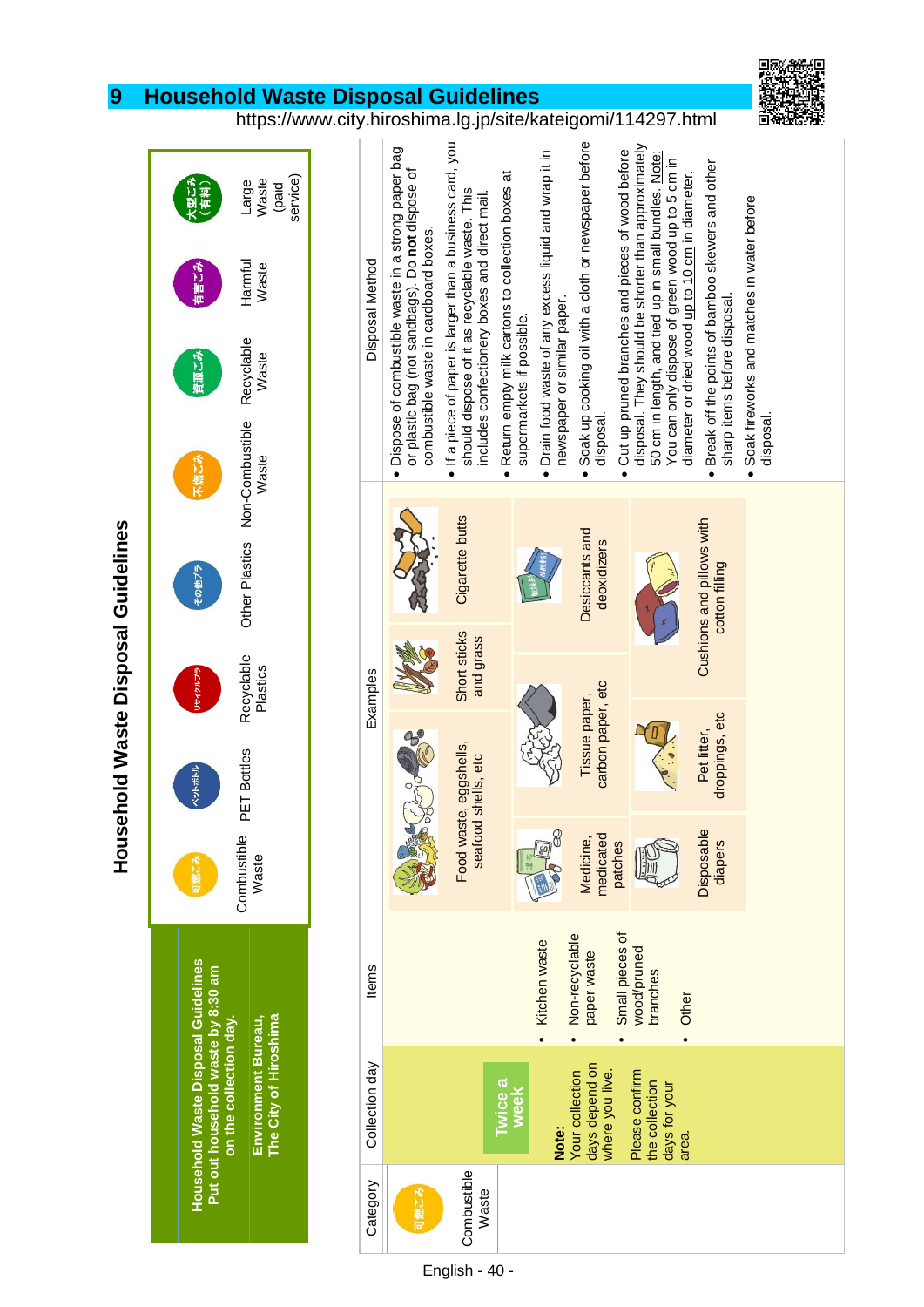| Disposal Method | Dispose of PET bottles in a transparent or<br>Do not put bags filled with PET bottles into<br>Remove caps and labels, empty and rinse<br>the inside of bottles with water, and crush<br>Plastic bottles for cooking oil, sauce, and<br>them. (Caps and labels go in Recyclable<br>· PET bottles must be bagged separately<br>detergent go in Recyclable Plastics.<br>semi-transparent plastic bag.<br>from Recyclable Plastics.<br>another bag.<br>Plastics.)<br>$\bullet$<br>$\bullet$<br>$\bullet$ | them. If they are difficult to clean, dispose of<br>Return supermarket food trays to collection<br>· Wash food containers before deposing of<br>transparent or semi-transparent plastic<br>Before disposing of bottles and tubes,<br>completely use up their contents and<br>Do not put bags filled with recyclable<br>Recyclable plastics must be bagged<br>Dispose of recyclable plastics in a<br>boxes at supermarkets if possible.<br>remove anything stuck to them.<br>Disposal Method<br>them as Combustible Waste.<br>separately from PET Bottles.<br>plastics into another bag.<br>Remove caps and lids.<br>bag. |  |
|-----------------|------------------------------------------------------------------------------------------------------------------------------------------------------------------------------------------------------------------------------------------------------------------------------------------------------------------------------------------------------------------------------------------------------------------------------------------------------------------------------------------------------|--------------------------------------------------------------------------------------------------------------------------------------------------------------------------------------------------------------------------------------------------------------------------------------------------------------------------------------------------------------------------------------------------------------------------------------------------------------------------------------------------------------------------------------------------------------------------------------------------------------------------|--|
|                 | Caps and labels go in Recyclable<br>Plastics.                                                                                                                                                                                                                                                                                                                                                                                                                                                        | Supermarket checkout<br>Plastic wrap for food<br>Polystyrene containers and<br>bags <sub>z</sub> etc<br>packaging material                                                                                                                                                                                                                                                                                                                                                                                                                                                                                               |  |
| Examples        |                                                                                                                                                                                                                                                                                                                                                                                                                                                                                                      | Plastic product containers and packaging<br>Plastic lids, caps, and<br>Tubes<br>labels                                                                                                                                                                                                                                                                                                                                                                                                                                                                                                                                   |  |
|                 | PET bottles for beverages (soft<br>dipping sauce (mentsuyu), and<br>coffee, water, etc).<br>oil-based dressings should be<br>PET bottles for alcohol, mirin,<br>oil-free dressings; bottles for<br>vinegar, soy sauce, noodle<br>disposed of as Recyclable<br>$\frac{1000}{\sqrt{2000}}$                                                                                                                                                                                                             | (Paper cups go in Combustible<br>and netting<br>Plastic cups<br>Examples<br>Waste)                                                                                                                                                                                                                                                                                                                                                                                                                                                                                                                                       |  |
|                 | $\frac{1}{\sqrt{2}}$<br>drinks, tea,<br>Plastics.                                                                                                                                                                                                                                                                                                                                                                                                                                                    | Plastic bottles<br><b>Bags</b><br>Š                                                                                                                                                                                                                                                                                                                                                                                                                                                                                                                                                                                      |  |
| Items           | Look for this<br>PET bottles<br>symbol-<br>$\bullet$                                                                                                                                                                                                                                                                                                                                                                                                                                                 | packaging plastics<br>Container and<br>Look for this<br>ltems<br>symbol.                                                                                                                                                                                                                                                                                                                                                                                                                                                                                                                                                 |  |
| Collection day  | Once a<br>week                                                                                                                                                                                                                                                                                                                                                                                                                                                                                       | days in your area.<br>day depends on<br>Your collection<br>Please confirm<br>where you live.<br>the collection<br>Note:                                                                                                                                                                                                                                                                                                                                                                                                                                                                                                  |  |
| Category        | PET Bottles<br>ペットボトル                                                                                                                                                                                                                                                                                                                                                                                                                                                                                | Recyclable<br>Category<br>Plastics<br>サイクルプ                                                                                                                                                                                                                                                                                                                                                                                                                                                                                                                                                                              |  |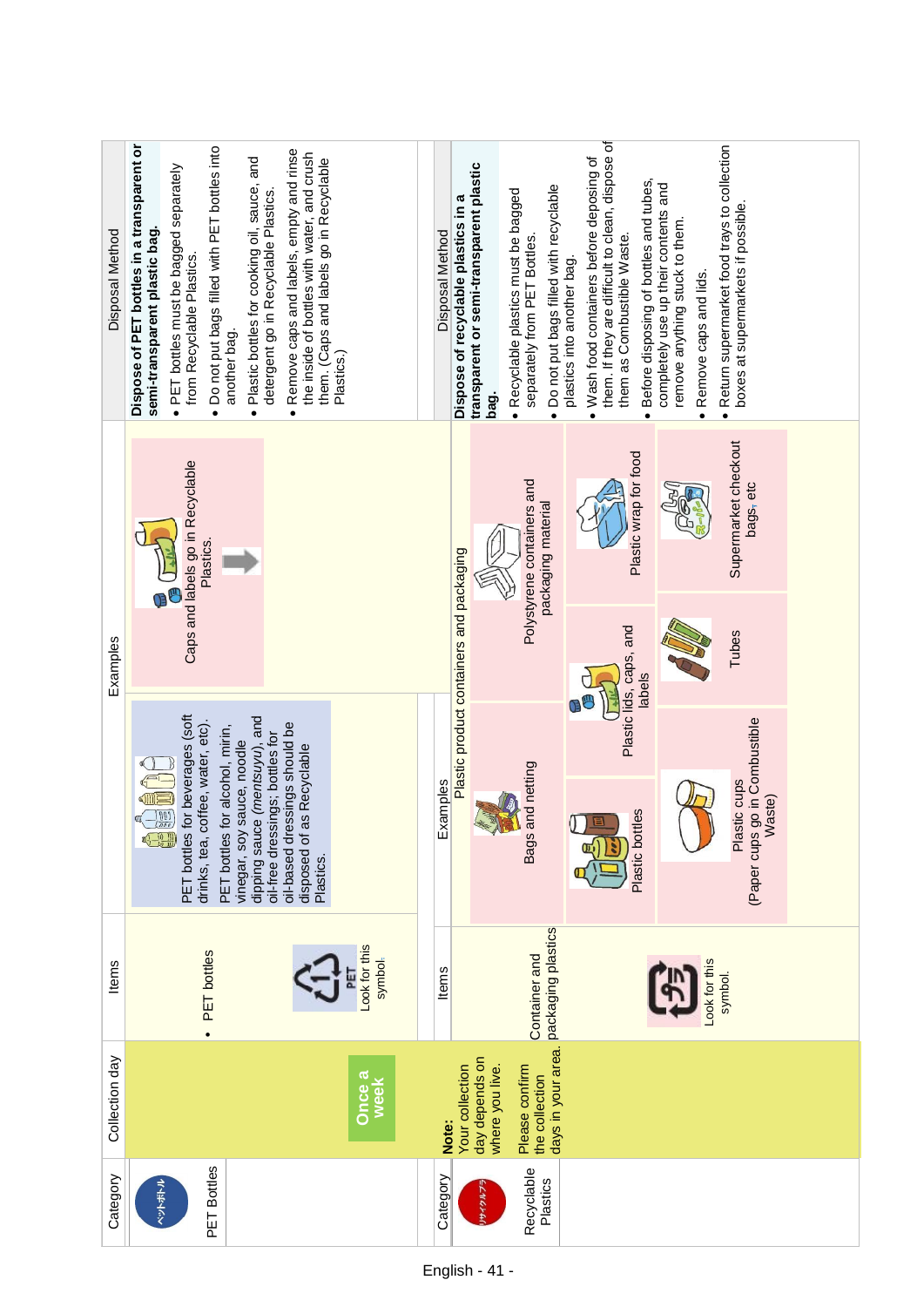| Disposal Method | Cut plastic sheets and long items such as hoses<br>into pieces shorter than 30 cm. If it is difficult to<br>Dispose of other plastics in a transparent or<br>cut them, tie them with string and dispose of<br>Dispose of plastic toys and stuffed toys that<br>them as Non-Combustible Waste.<br>semi-transparent plastic bag.<br>$\bullet$<br>$\bullet$ | Dispose of wooden hangers (including those<br>covered by vinyl) as non-combustible waste.<br>include machine parts as Non-Combustible<br>Dispose of metal hangers (including those<br>that contain metal) as combustible waste.<br>Waste.<br>$\bullet$ |                                                                       | Disposal Method                                | Place soil, sand, and gravel used in plant pots in<br>a shopping bag. You may dispose of up to three<br>· Dispose of non-combustible waste in a strong<br>plastic bag (sandbags are not allowed).<br>bags of waste at a time.<br>$\bullet$ | lighters before disposing of them. Place them in<br>waste, and write "ライター" ("lighter") on the bag.<br>Remove batteries from electrical appliances.<br>a separate bag from other non-combustible<br>• In order to prevent fires, completely empty<br>Dispose of batteries as Harmful Waste.<br>$\bullet$ | Put small electrical appliances (battery-powered<br>ward offices. You can only dispose of items that<br>Tie together vinyl sheets and hoses with string<br>before disposing of them. If possible, cut them<br>into pieces shorter than approximately 30 cm<br>or mains-powered), in the collection boxes in<br>can fit through the slot of the collection box<br>and dispose of them as Other Plastics.<br>$(H15cm \times W30cm \times D40cm)$ .<br>$\bullet$<br>$\bullet$ |  |
|-----------------|----------------------------------------------------------------------------------------------------------------------------------------------------------------------------------------------------------------------------------------------------------------------------------------------------------------------------------------------------------|--------------------------------------------------------------------------------------------------------------------------------------------------------------------------------------------------------------------------------------------------------|-----------------------------------------------------------------------|------------------------------------------------|--------------------------------------------------------------------------------------------------------------------------------------------------------------------------------------------------------------------------------------------|----------------------------------------------------------------------------------------------------------------------------------------------------------------------------------------------------------------------------------------------------------------------------------------------------------|----------------------------------------------------------------------------------------------------------------------------------------------------------------------------------------------------------------------------------------------------------------------------------------------------------------------------------------------------------------------------------------------------------------------------------------------------------------------------|--|
|                 | Stuffed toys and<br>plastic toys                                                                                                                                                                                                                                                                                                                         | cassette tapes, CDs, DVDs, and their cases                                                                                                                                                                                                             | hangers<br>Plastic                                                    |                                                | Heat-resistant<br>glass                                                                                                                                                                                                                    | Aluminum foil                                                                                                                                                                                                                                                                                            | such as irons and hair driers<br>Small electrical appliances,                                                                                                                                                                                                                                                                                                                                                                                                              |  |
|                 |                                                                                                                                                                                                                                                                                                                                                          |                                                                                                                                                                                                                                                        | ම<br>Videotapes,                                                      | Cushions and<br>sponge filling<br>pillows with |                                                                                                                                                                                                                                            | Milky-white cosmetic bottles,<br>nail polish bottles                                                                                                                                                                                                                                                     | caps and<br><b>Metal</b><br>lids                                                                                                                                                                                                                                                                                                                                                                                                                                           |  |
| Examples        | leather shoes and<br>Shoes, slippers,<br>rain shoes                                                                                                                                                                                                                                                                                                      |                                                                                                                                                                                                                                                        | stationery products<br>cartridges, plastic<br>Printer ink             | Examples                                       |                                                                                                                                                                                                                                            | lighters and place them in a                                                                                                                                                                                                                                                                             | Umbrellas, hot water<br>dispensers and<br>watches                                                                                                                                                                                                                                                                                                                                                                                                                          |  |
|                 | Vinyl bags                                                                                                                                                                                                                                                                                                                                               | Dry cleaning bags                                                                                                                                                                                                                                      | paper center),<br>Kitchen wrap<br>(remove the<br>Coool Coo<br>sponges |                                                | Ceramics<br>-eather<br>bags                                                                                                                                                                                                                | disposable pocket warmers, and lighters<br>Incandescent or LED light bulbs,<br>separate bag.)<br>(Empty                                                                                                                                                                                                  | Cold gels and<br>ω,<br>razor:                                                                                                                                                                                                                                                                                                                                                                                                                                              |  |
| ltems           | than containers<br>and packaging<br>Plastics other                                                                                                                                                                                                                                                                                                       |                                                                                                                                                                                                                                                        |                                                                       | <b>Items</b>                                   |                                                                                                                                                                                                                                            | Large Waste)<br>Other                                                                                                                                                                                                                                                                                    |                                                                                                                                                                                                                                                                                                                                                                                                                                                                            |  |
| Collection day  | days in your area.<br><b>Ewice a</b><br>month                                                                                                                                                                                                                                                                                                            |                                                                                                                                                                                                                                                        |                                                                       | Collection day                                 | wice a<br>month                                                                                                                                                                                                                            | Small electrical<br>categorized as<br>appliances<br>(items not<br>Ceramics<br>Your collection days<br>depend on where                                                                                                                                                                                    | Please confirm the<br>collection days in                                                                                                                                                                                                                                                                                                                                                                                                                                   |  |
|                 |                                                                                                                                                                                                                                                                                                                                                          | days depend on<br>where you live.<br>Your collection<br>Please confirm<br>Note:                                                                                                                                                                        | the collection                                                        |                                                |                                                                                                                                                                                                                                            | you live.<br>Note:                                                                                                                                                                                                                                                                                       | your area.                                                                                                                                                                                                                                                                                                                                                                                                                                                                 |  |
| Category        | Plastics<br>Other<br>その他ブ                                                                                                                                                                                                                                                                                                                                |                                                                                                                                                                                                                                                        |                                                                       | Category                                       | Combustible<br>Waste<br>不燃こみ<br>Non-                                                                                                                                                                                                       |                                                                                                                                                                                                                                                                                                          |                                                                                                                                                                                                                                                                                                                                                                                                                                                                            |  |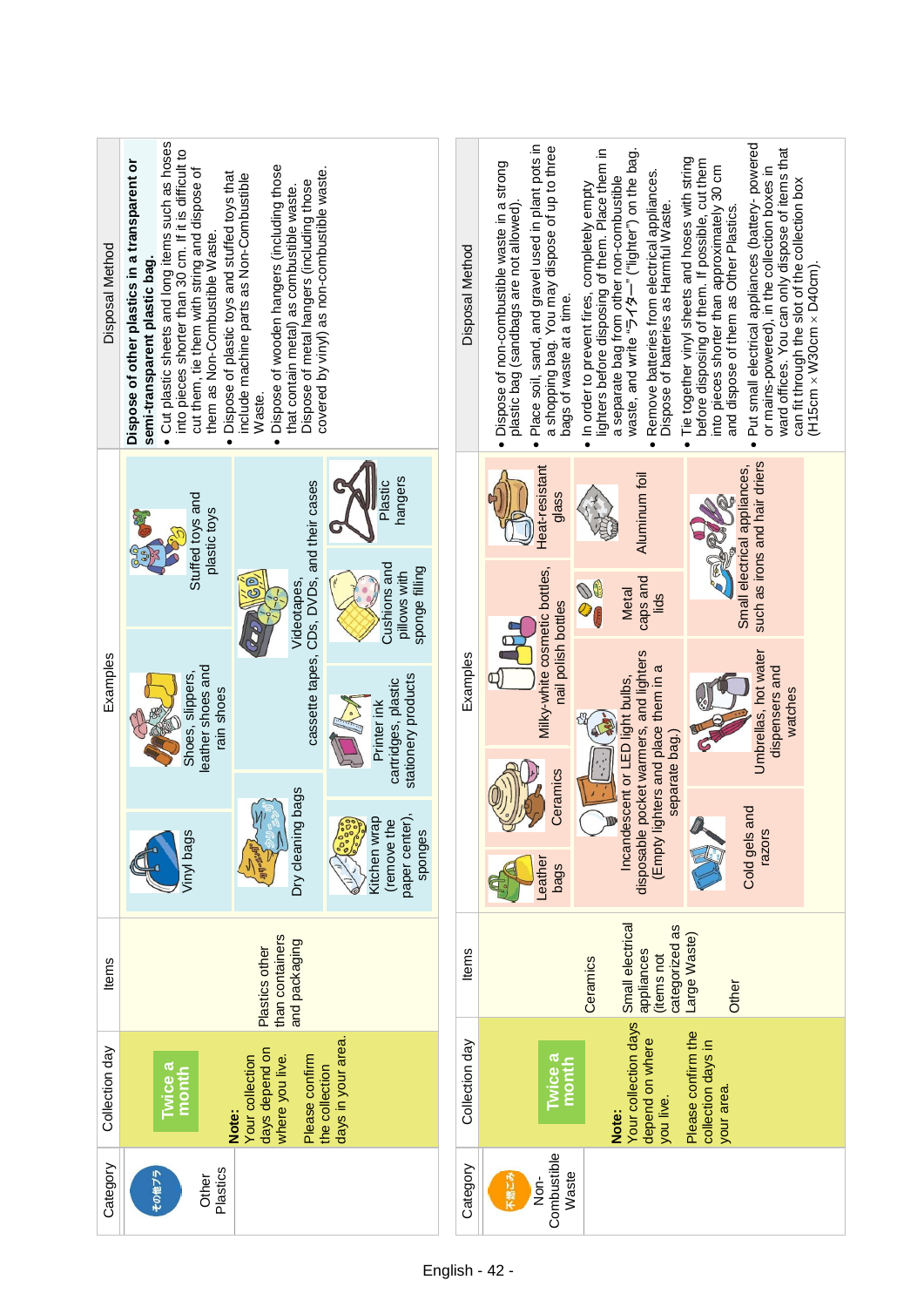| Disposal Method | Tie paper up with string. Place other recyclable waste<br>make holes in spray cans before disposing of them.<br>Be sure to use up spray cans, or empty them in a<br>well-ventilated outdoor place far from fire. Do not<br>in a strong bag (not a sandbag) and dispose of it<br>separately from Harmful Waste.<br>$\bullet$ | bottles and large sake bottles) back to the store where<br>find out whether Group Collection is carried out in your<br>The City of Hiroshima recommends "Group Collection"<br>sure to empty them and wash them thoroughly before<br>If spray cans, paint cans, and containers for medicine<br>(etc) and write "危険(きけん)" ("dangerous") on them.<br>or chemicals are not empty they will not be collected,<br>to reduce waste and prevent it from being stolen. To<br>Wrap kitchen knives and broken glass in newspaper<br>Remove caps and lids from cans and bottles, make<br>As much as possible, donate and reuse old clothes.<br>area, contact your local neighborhood association.<br>If possible, take returnable bottles (such as beer<br>so please consult their manufacturers.<br>they were purchased.<br>disposal.<br>$\bullet$<br>$\bullet$<br>$\bullet$<br>$\bullet$<br>$\bullet$<br>$\bullet$ | Disposal Method | Be sure to place harmful waste in a separate plastic bag<br>(not a sandbag) from recyclable waste, and write "有害 (ゆ<br>. Non-mercury thermometers go in non-combustible waste.<br>うがい)" ("harmful") on the bag. | Fluorescent lights go in harmful waste, regardless of their<br>Place fluorescent lights in boxes, or wrap them in<br>LED bulbs and LED fluorescent lights go in<br>non-combustible waste.<br>size.<br>$\bullet$<br>$\bullet$ | plastic bag. This is to prevent mercury from leaking if the<br>When putting out harmful waste, be careful not to break<br>newspaper or other material, and then place them in a<br>fluorescent lights break.<br>anything |
|-----------------|-----------------------------------------------------------------------------------------------------------------------------------------------------------------------------------------------------------------------------------------------------------------------------------------------------------------------------|----------------------------------------------------------------------------------------------------------------------------------------------------------------------------------------------------------------------------------------------------------------------------------------------------------------------------------------------------------------------------------------------------------------------------------------------------------------------------------------------------------------------------------------------------------------------------------------------------------------------------------------------------------------------------------------------------------------------------------------------------------------------------------------------------------------------------------------------------------------------------------------------------------|-----------------|-----------------------------------------------------------------------------------------------------------------------------------------------------------------------------------------------------------------|------------------------------------------------------------------------------------------------------------------------------------------------------------------------------------------------------------------------------|--------------------------------------------------------------------------------------------------------------------------------------------------------------------------------------------------------------------------|
| Examples        | Old clothes, curtains, etc<br>Cardboard<br>Newspapers<br>Cloth<br>bags                                                                                                                                                                                                                                                      | newspaper, etc)<br>bottles and nail<br>bottles (except<br>Kitchen knives<br>polish bottles)<br>(Wrapped in<br>milky-white<br>Cosmetic<br><b>Attilli</b><br><b>Thum</b><br>Glass bottles and<br>(Remove bottle<br>broken glass<br>Other paper larger than a business card<br>confectionery boxes, and direct mail)<br>(including books, magazines, flyers,<br>caps.)<br>(use up or empty them in<br>a well-ventilated outdoor<br>place far from fire), pots,<br>square cans (ittokan), oil<br>Cans including 18-liter<br>cans, and spray cans<br>frying pans, etc                                                                                                                                                                                                                                                                                                                                         | Examples        |                                                                                                                                                                                                                 | (Cover both terminals of watch batteries (etc) with tape)<br>fluorescent lights, mercury thermometers, etc<br>Dry-cell batteries, watch batteries,                                                                           |                                                                                                                                                                                                                          |
| Items           |                                                                                                                                                                                                                                                                                                                             | than a business<br>Paper (larger<br>Glass<br>Cloth<br>card)                                                                                                                                                                                                                                                                                                                                                                                                                                                                                                                                                                                                                                                                                                                                                                                                                                              | Items           |                                                                                                                                                                                                                 | Dry-cell batteries<br>Fluorescent<br>lights                                                                                                                                                                                  | thermometers<br>Mercury                                                                                                                                                                                                  |
| Collection day  | <b>Iwice a</b><br>month                                                                                                                                                                                                                                                                                                     | Please confirm the Metals<br>collection days in<br>days depend on<br>where you live.<br>Your collection<br>your area.<br>Note:                                                                                                                                                                                                                                                                                                                                                                                                                                                                                                                                                                                                                                                                                                                                                                           | Collection day  | <b>Iwice a</b><br>month                                                                                                                                                                                         | days depend on<br>Your collection<br>where you live.<br>Note:                                                                                                                                                                | Please confirm the<br>collection days in<br>your area.                                                                                                                                                                   |
| Category        | Recyclable<br>Waste<br>資源ごみ                                                                                                                                                                                                                                                                                                 |                                                                                                                                                                                                                                                                                                                                                                                                                                                                                                                                                                                                                                                                                                                                                                                                                                                                                                          | Category        | Harmful Waste<br>有害ごみ                                                                                                                                                                                           |                                                                                                                                                                                                                              |                                                                                                                                                                                                                          |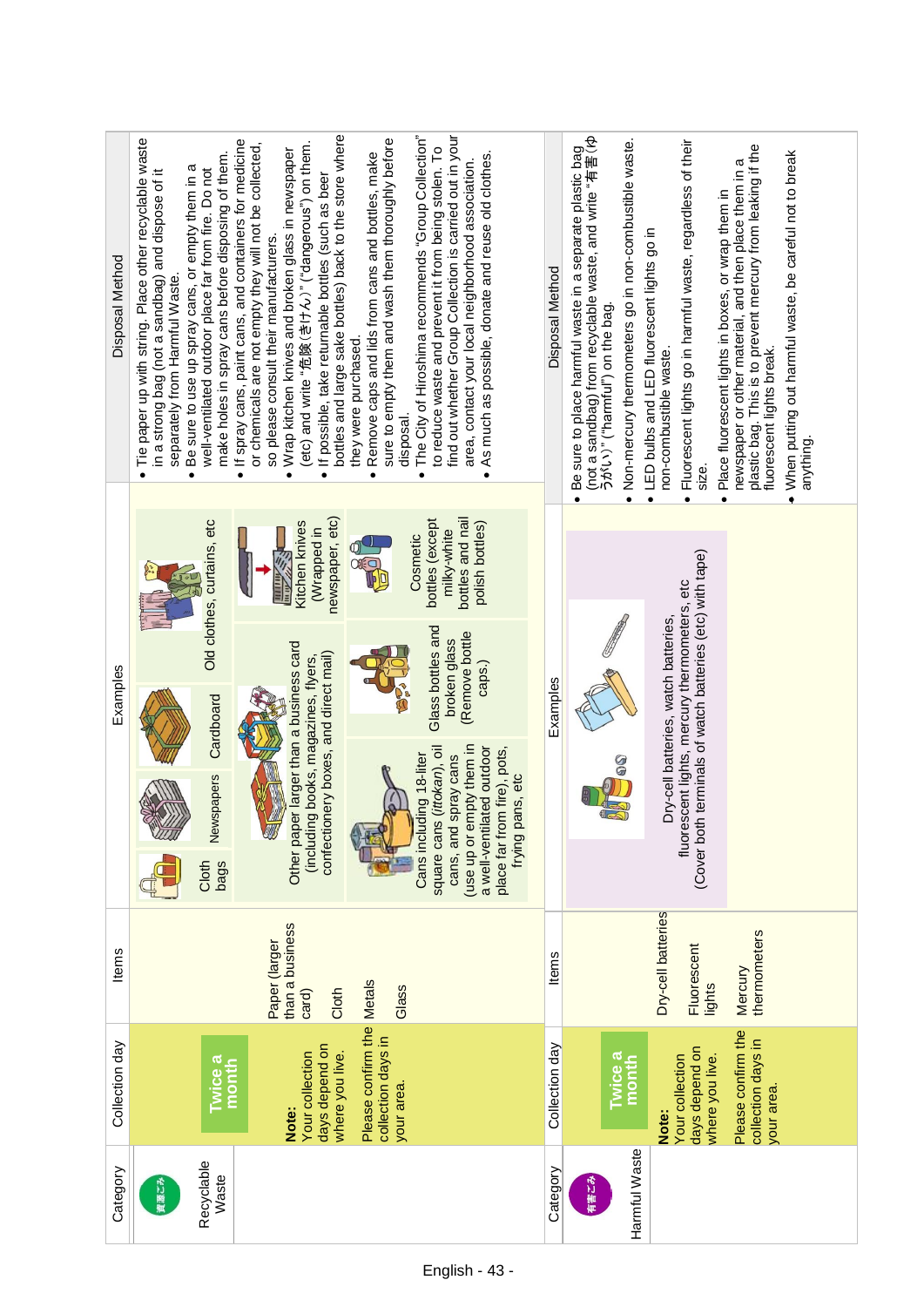| Disposal Method | Three days before your area's collection day (Count from<br>When disposing of large waste (paid service), you must<br>ω<br>Center. Please make a reservation before purchasing<br>the day before the collection day. Do not include days<br>make a reservation at the Large Waste Information<br>Closed: Saturdays, Sundays, holidays, August 6,<br>payment ticket (sticker). Payment tickets are<br>Fax: 082-544-5301<br>non-refundable and cannot be reissued<br>December 29 to January 3<br>Twice a month (reservation required)<br>Large Waste Information Center<br>(Ōgata Gomi Uketsuke Sentā)<br>Business hours: 9am - 6 pm<br>when the center is closed.)<br>Reservation deadline:<br>Tel: 082-544-5300 | payment ticket issued by the City, you must obtain a home<br>small electrical appliances are also available depending on<br>The City does not collect home PCs or PC monitors. Apply<br>Hiroshima website. The reservation deadline is five days<br>When disposing of items subject to the Home Appliance<br>to their manufacturers to have them collected or contact<br>before the collection day. Do not include days when the<br>freezers, washing machines, home driers), along with a<br>the PC 3R Promotion Association. Collection boxes for<br>appliance recycling ticket at post offices or Japan Post<br>Recycling Law (air conditioners, TV sets, refrigerators,<br>before your area's collection day. (Count from the day<br>Banks by paying the recycling fee by bank transfer.<br>Reservations are also available through the City of<br>appliance recycling ticket. You can obtain a home<br>PC 3R Promotion Association<br>Website: http://www.pc3r.jp/<br>Center is closed.)<br>Tel: 03-5282-7685<br>their size.<br>$\bullet$ |
|-----------------|-----------------------------------------------------------------------------------------------------------------------------------------------------------------------------------------------------------------------------------------------------------------------------------------------------------------------------------------------------------------------------------------------------------------------------------------------------------------------------------------------------------------------------------------------------------------------------------------------------------------------------------------------------------------------------------------------------------------|------------------------------------------------------------------------------------------------------------------------------------------------------------------------------------------------------------------------------------------------------------------------------------------------------------------------------------------------------------------------------------------------------------------------------------------------------------------------------------------------------------------------------------------------------------------------------------------------------------------------------------------------------------------------------------------------------------------------------------------------------------------------------------------------------------------------------------------------------------------------------------------------------------------------------------------------------------------------------------------------------------------------------------------------|
| Examples        | tioners, TV sets, refrigerators, freezers, washing<br>microwave ovens, etc<br>Vacuum cleaners,<br>Items subject to the Home Appliance Recycling Law<br>machines, home driers)<br>essers, desks, plastic<br>containers, bicycles,<br>Note: For shoe cupboards,<br>etc<br>Futons, dr<br>kerosene<br>(air condit                                                                                                                                                                                                                                                                                                                                                                                                   | Items whose longest length or diameter is at least 30cm<br>Board-shaped items whose longest length is at least 1m<br>All items subject to the Home Appliance Recycling Law<br>Rod-shaped items whose longest length is at least 1m<br>What is considered Large Waste<br>cupboards, bookshelves, chests,<br>and other large items, measure<br>before making a reservation for<br>height viewed from the front)<br>their dimensions (width and<br>are easily folded<br>collection.<br>and that                                                                                                                                                                                                                                                                                                                                                                                                                                                                                                                                                   |
| Items           | ltems subject to<br>Appliance<br>the Home                                                                                                                                                                                                                                                                                                                                                                                                                                                                                                                                                                                                                                                                       | Home appliances<br>Recycling Law<br>Furniture<br><b>Bedding</b><br>Other                                                                                                                                                                                                                                                                                                                                                                                                                                                                                                                                                                                                                                                                                                                                                                                                                                                                                                                                                                       |
| Collection day  | Your collection days<br>Please confirm the<br>depend on where<br>collection days in<br>Reservation<br><b>Evice a</b><br>required<br>month<br>your area<br>you live.<br>Note:                                                                                                                                                                                                                                                                                                                                                                                                                                                                                                                                    | holidays. Please make reservations<br>Make a reservation with the Large<br>immediately after weekends and<br>The Center receives many calls<br>Fax: 082-544-5301<br>Tel: 082-544-5300                                                                                                                                                                                                                                                                                                                                                                                                                                                                                                                                                                                                                                                                                                                                                                                                                                                          |
| Category        | Large Waste<br>service)<br>(paid<br>采用                                                                                                                                                                                                                                                                                                                                                                                                                                                                                                                                                                                                                                                                          | Waste Information Center.<br>early.                                                                                                                                                                                                                                                                                                                                                                                                                                                                                                                                                                                                                                                                                                                                                                                                                                                                                                                                                                                                            |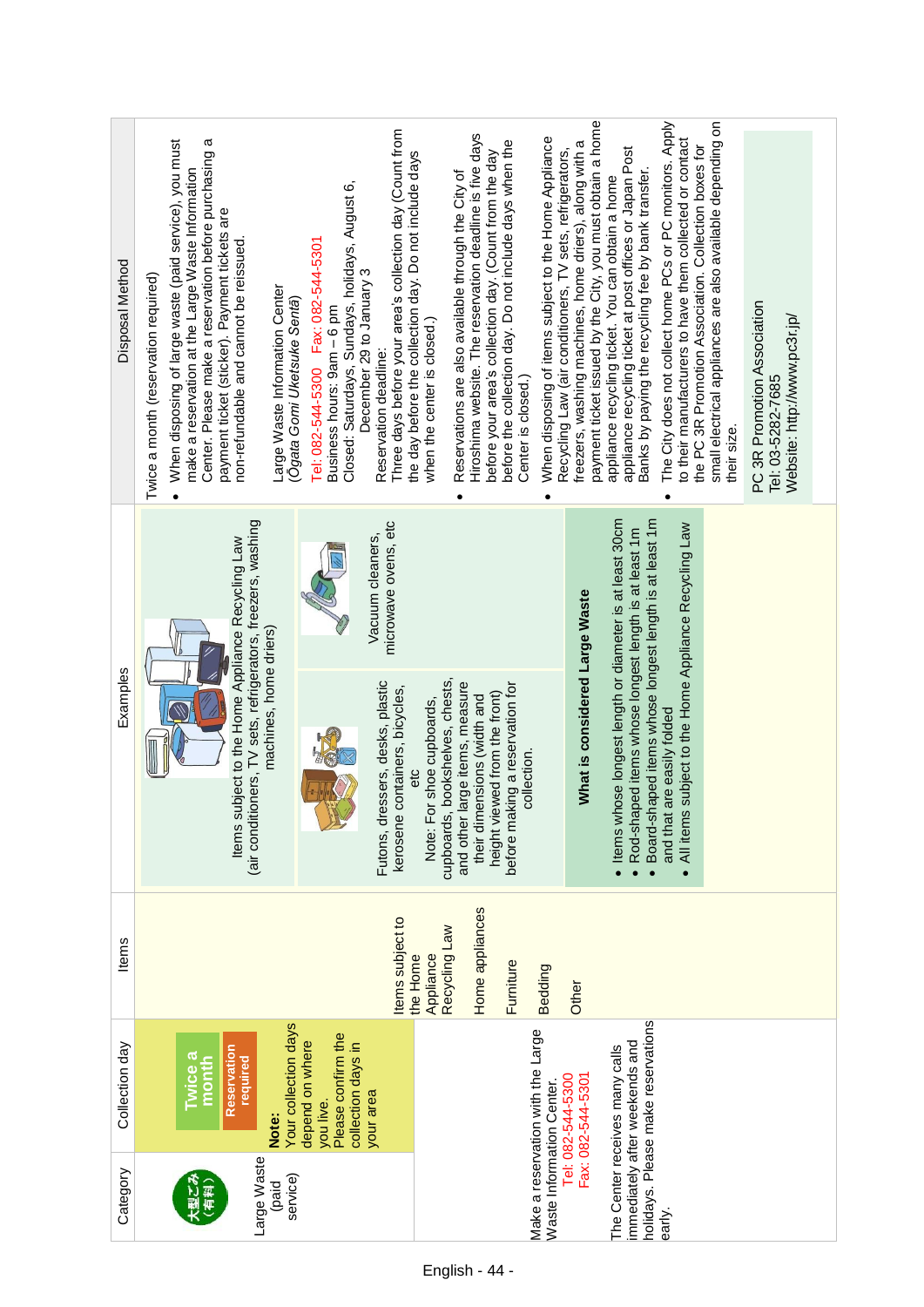|                               | What you can                                                                          | do with waste not collected by the City of Hiroshima                                                                     |                                                                                                                                                                                                                                                                                                                                                                                                                                    |  |
|-------------------------------|---------------------------------------------------------------------------------------|--------------------------------------------------------------------------------------------------------------------------|------------------------------------------------------------------------------------------------------------------------------------------------------------------------------------------------------------------------------------------------------------------------------------------------------------------------------------------------------------------------------------------------------------------------------------|--|
| <b>Bulk waste</b><br>disposal | designated waste collection<br>You must take these to a<br>facility yourself or use a | produced due to moving house,<br>redecoration, or other reasons<br>A large amount of waste<br>garden tree pruning, house | Take it directly to a waste collection facility designated for each<br>Have it collected by a private waste collection service licensed<br>category of waste by the City.<br>Do one of the following:                                                                                                                                                                                                                              |  |
| Commercial<br>waste           | licensed private waste<br>collection service.                                         | commercial activities (in an office,<br>Waste generated from<br>store, factory, etc)                                     | Note: Some waste, including industrial waste, cannot be collected<br>at municipal facilities. Please confirm with the relevant facility in<br>by the City.<br>advance.                                                                                                                                                                                                                                                             |  |
| Other                         | Take it to the store it was<br>purchased at or to its<br>manufacturer                 | (main units and monitors), etc                                                                                           | l Motorcycles (including motorized bicycles), agricultural cultivators, automobiles, disused FRP boats,<br>petroleum oil, and automotive batteries), toxic substances (including agricultural chemicals and other<br>chemicals), septic tanks, fire-resistant safes, pianos (excluding electric pianos), personal computers<br>tires, flammable or explosive items (including gunpowder, gas cylinders, unused fire extinguishers, |  |
|                               |                                                                                       | Large Waste                                                                                                              |                                                                                                                                                                                                                                                                                                                                                                                                                                    |  |
| Fax:<br>je<br>F               | Application for collection (reservation) at<br>082-544-5300<br>082-544-5301           | the Large Waste Information Center (Japanese only)                                                                       |                                                                                                                                                                                                                                                                                                                                                                                                                                    |  |
| Business hours:<br>Closed:    | Monday through Friday 9am - 6 pm<br>(Reservation via the                              | Saturdays, Sundays, holidays, August 6, and December 29 to January 3<br>internet is also available.)                     |                                                                                                                                                                                                                                                                                                                                                                                                                                    |  |
| Reservation<br>deadline:      | from the day before                                                                   | the collection day. Do not include days when the center is closed                                                        | At least three days before the collection day (For reservations via the internet, at least five days before the collection day). Count                                                                                                                                                                                                                                                                                             |  |
|                               | (Reservation not required/free of charge)<br>Hiroshima City residents can take large  | waste directly to the Asaminami Plant Garbage Disposal Facility.                                                         |                                                                                                                                                                                                                                                                                                                                                                                                                                    |  |

ľ

The City will provide support to those who cannot take large waste to designated collections sites because they live alone or are otherwise unable to.

The City will provide support to those who cannot take large waste to designated collections sites because they live alone or are otherwise unable to.

COL